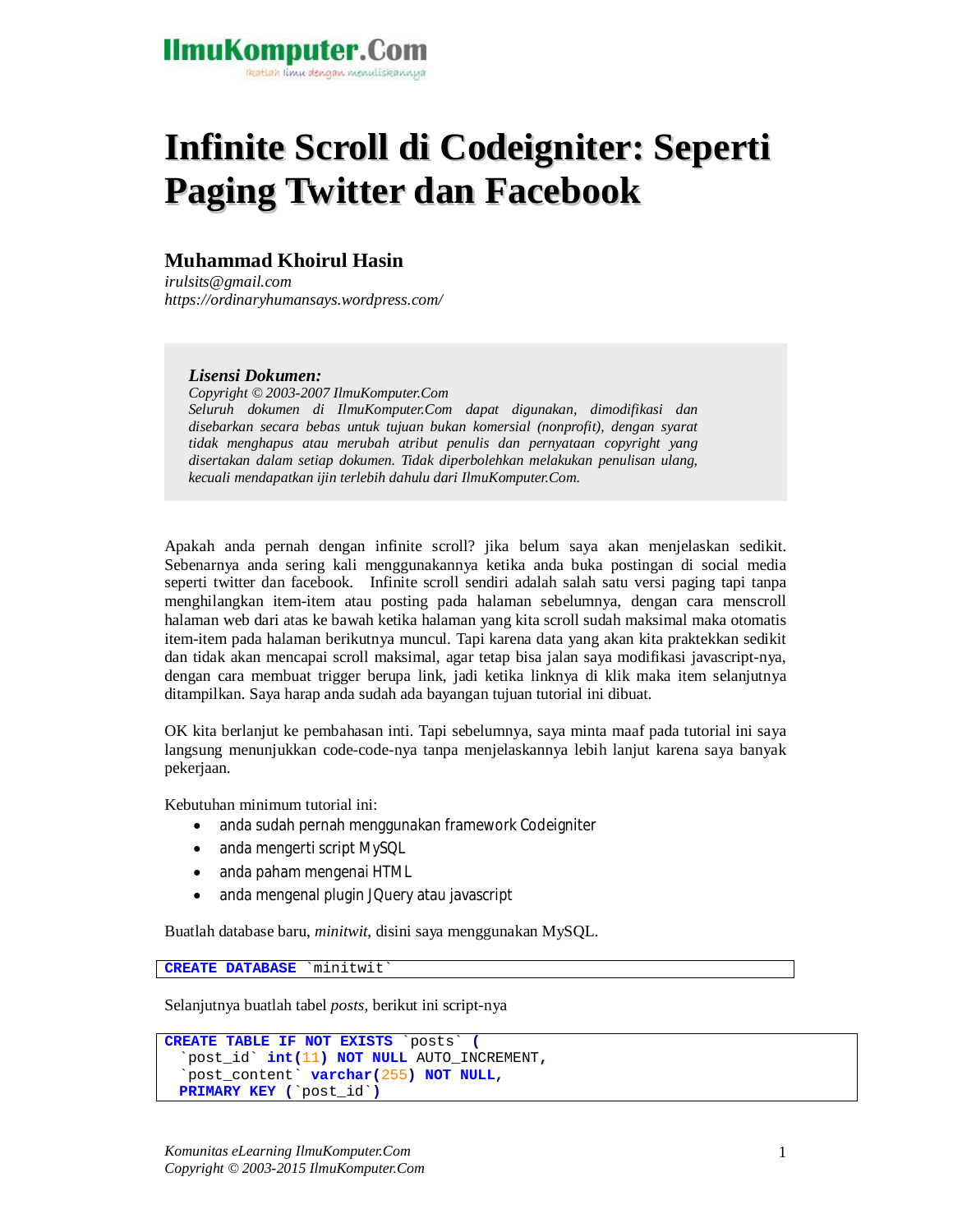# **IlmuKomputer.C**

tkatlah ilmu dengan menuliskannya

**)** ENGINE**=**InnoDB **DEFAULT** CHARSET**=**latin1 AUTO\_INCREMENT**=**5 **;**

Isilah table tersebut dengan script-berikut.

```
INSERT INTO `posts` (`post_id`, `post_content`) VALUES
(1, 'percobaan 1'),
(2, 'percobaan 2'),
(3, 'percobaan 3'),
(4, 'percobaan 4');
```
Persiapkan dan extract paket file codeigniter-nya. Pada file *database.php* di folder *application/config*, rubahlah sesuai dengan settingan MySQL anda.

```
$db['default']['hostname'] = 'localhost';
$db['default']['username'] = 'root';
$db['default']['password'] = '';
$db['default']['database'] = 'minitwit';
$db['default']['dbdriver'] = 'mysqli';
```
Masukkan library *database* dan helper *url* pada file *autoload.php* di folder *application/config*.

```
$autoload['libraries'] = array('database');
$autoload['helper'] = array('url');
```
Buatlah file *pagination.php* di folder *application/config* dengan code sebagai berikut.

```
<?php defined('BASEPATH') OR exit('No direct script access allowed.');
$config['base_url'] = '';
$config['total_rows'] = 0;
$config['per_page'] = 2;
$config['use_page_numbers'] = true;
```
Buatlah library baru, *MY\_Pagination.php*, di folder *application/libraries*, dimana library ini menambahkan fungsi baru pada library *Pagination.php* bawaannya Codeigniter.

```
<?php defined('BASEPATH') OR exit('No direct script access allowed.');
class MY_Pagination extends CI_Pagination {
       protected $CI;
       function __construct()
       {
              parent::__construct();
              $this->CI =& get_instance();
               $this->CI->load->helper('url');
               $this->CI->load->library('pagination');
       }
       function paging($url, $total)
       {
               \text{Surl} = \text{site url}(\text{Surl});$this->config($url, $total);
               $paging = $this->CI->pagination->create_links();
```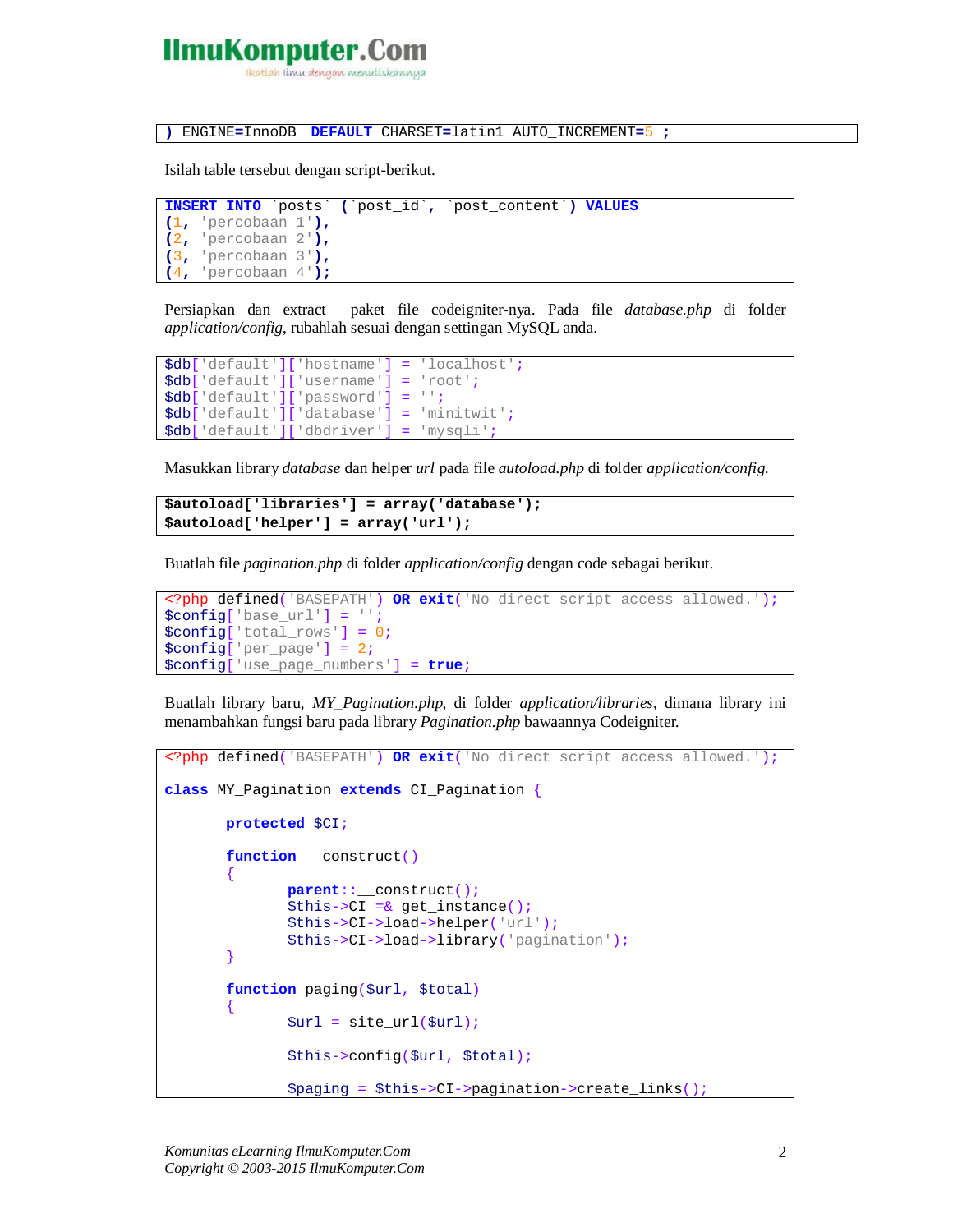## IlmuKomputer.

reatlah iimu dengan menuliskannya

```
return $paging;
       }
      function config($url, $total)
       {
              $this->CI->config->load('pagination', true);
              $config = $this->CI->config->item('pagination');
              $config['base_url'] = $url;
              $config['total_rows'] = $total;
              $this->CI->pagination->initialize($config);
       }
}
```
Setelah itu, buatlah model *Posts\_model.php* di folder *application/models.*

```
<?php defined('BASEPATH') OR exit('No direct script access allowed.');
class Posts_model extends CI_Model{
       function __construct()
       {
              $this->load->library('pagination');
       }
       function get($limit = null, $start = null)
       {
              $DB = $this->db->from('posts')
                     ->limit($limit, $start)
                     ->order_by('post_id', 'desc');
              return $DB->get()->result();
       }
       function paging()
       {
              $url = 'posts/page';
              $total = $this->db->count_all('posts');
              $paging = $this->pagination->paging($url, $total);
              return $paging;
       }
}
```
Buatlah controller *Posts.php* di folder *application/controllers.*

```
<?php defined('BASEPATH') OR exit('No direct script access allowed.');
class Posts extends CI_Controller{
       function __construct()
       {
              parent::__construct();
              $this->load->model('posts_model');
       }
```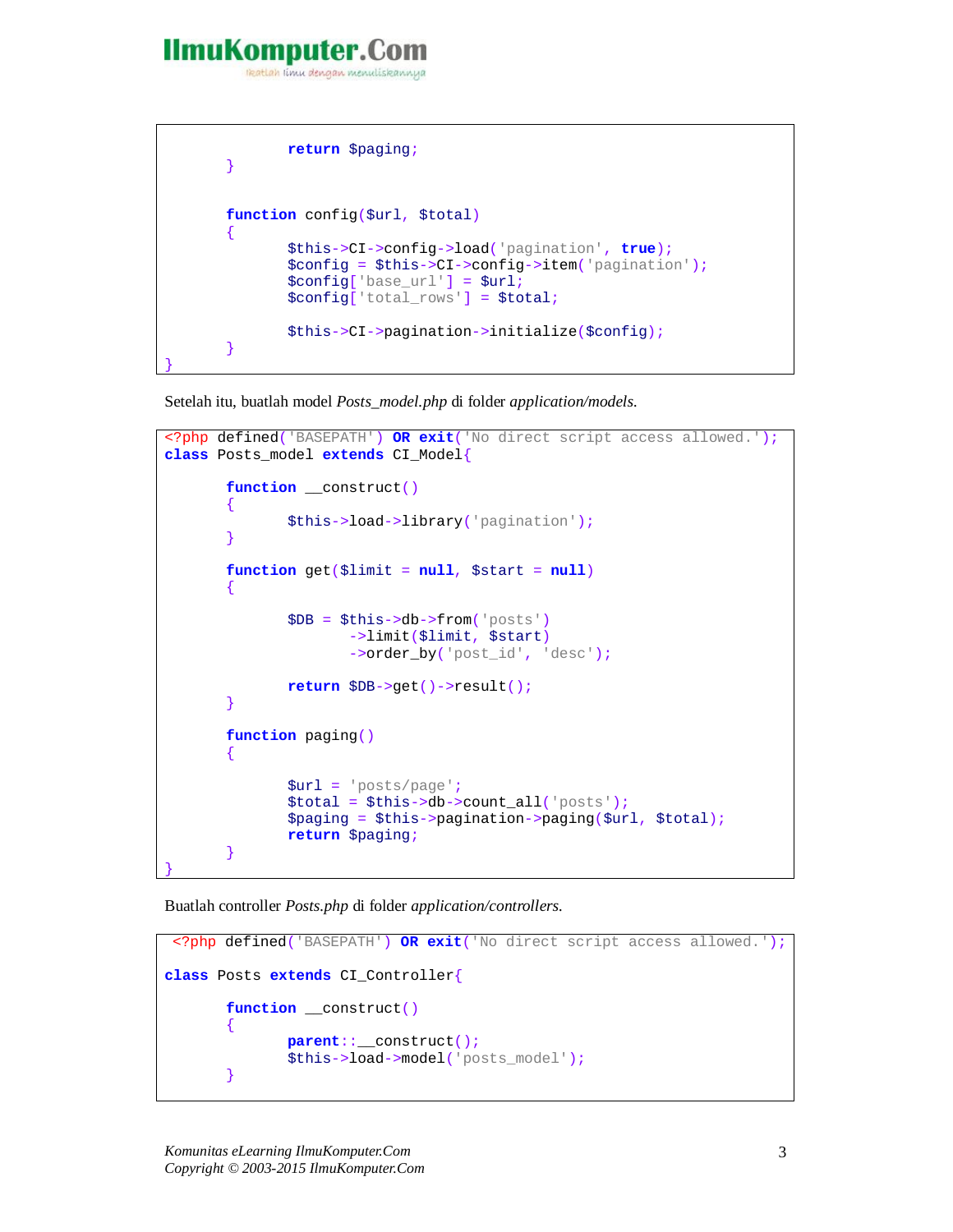## IlmuKomputer.

}

reatlah iimu dengan menuliskannya

```
function page()
{
       $rows = 2;$page = $this->uri->segment(3);$page = $page ? (($page * $rows) - $rows) : 0;
       $input = $this->input->post();
       $data['posts'] = $this->posts_model->get($rows, $page);
       $data['paging'] = $this->posts_model->paging();
       $this->load->view('posts', $data);
}
```
Buatlah folder baru, *assets/js*, tepat di bawah folder root dan copy-kan file *jquery.min.js* (download disini) dan *jquery.infinitescroll.js* (download disini).

Terakhir buatlah view *posts.php* di folder *applications/views*.

```
<html>
<head>
       <title>MiniTwit</title>
</head>
<body>
       <div id="content">
             <?php foreach($posts as $q) {?>
                    <p class="post"><?php echo $q->post_content ?></p>
              <?php } ?>
       </div>
       <div class="navigation" style="display: none;"><?php echo
$paging ?></div>
    <p style="text-align: center;"><a href="#" id="more">More</a></p>
<script type="text/javascript" src="<?php echo
base_url('assets/js/jquery.min.js') ?>"></script>
<script type="text/javascript" src="<?php echo
base_url('assets/js/jquery.infinitescroll.js') ?>"></script>
<script type="text/javascript">
$(document).ready(function(){
    $('#more').click(function(e){
     e.preventDefault();
      $('#content').infinitescroll(
      {
       navSelector: "div.navigation", 
       nextSelector: "div.navigation a:first", 
       itemSelector: "p.post",
       debug: true,
       loadingText : 'Loading new posts...',
       img: "{base_url('assets/img/ajax-loader.gif')}",
       msgText: "Sedang memuat twit"
```
**}**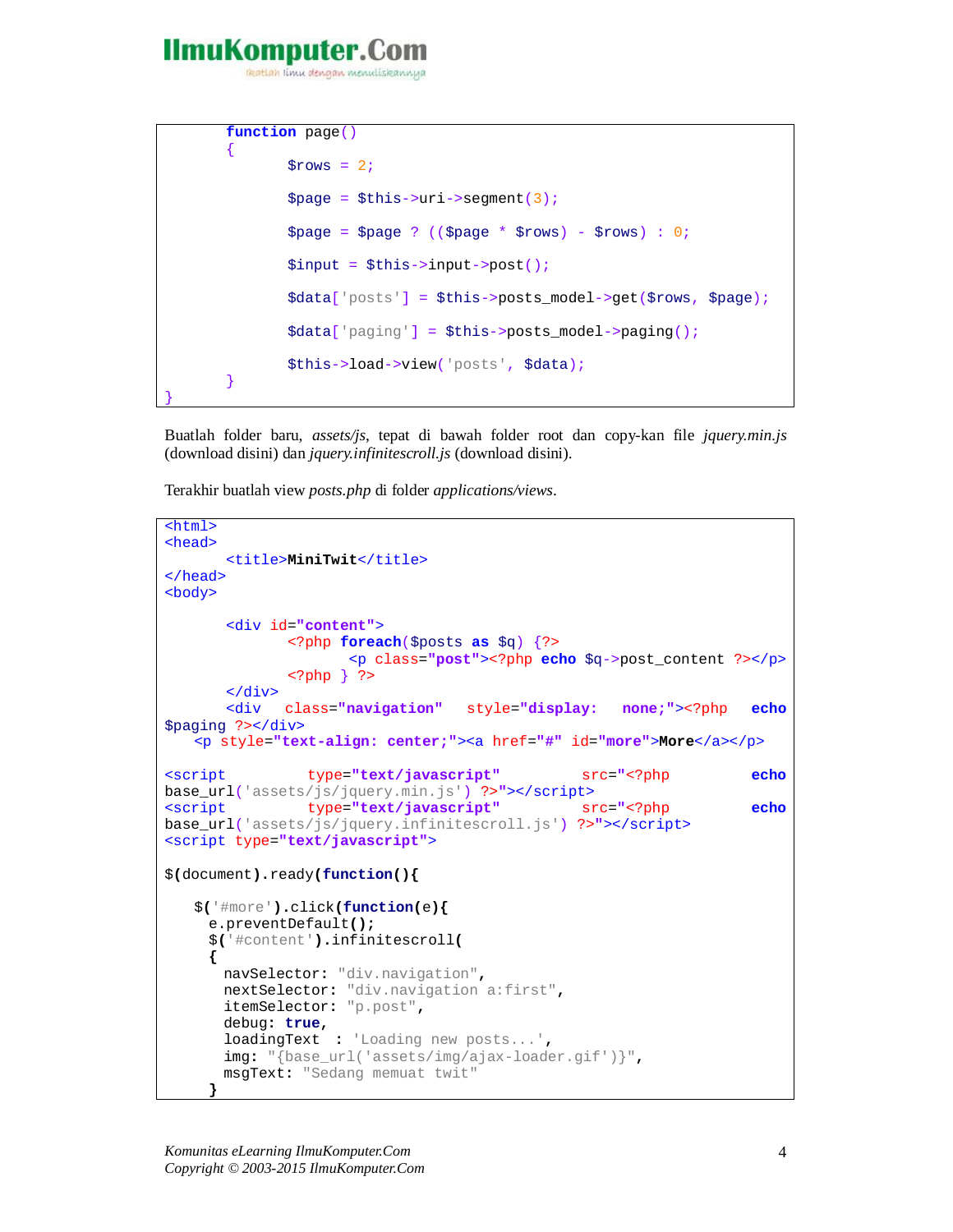

```
 ).infinitescroll('retrieve').infinitescroll('unbind');
    });
});
</script>
</body>
</html>
```
Atau jika anda menginginkan item muncul tanpa di-trigger dengan klik link, ganti code di atas dengan code berikut. Perlu dicatat bahwa code ini bisa jalan ketika item yang muncul paling awal melebihi jendela browser sehingga harus melakukan scroll, dari scroll itulah code ini di-trigger.

```
<html>
<head>
      <title>MiniTwit</title>
</head>
<body>
      <div id="content">
             <?php foreach($posts as $q) {?>
                    <p class="post"><?php echo $q->post_content ?></p>
             <?php } ?>
      </div>
      <div class="navigation" style="display: none;"><?php echo
$paging ?></div>
<script type="text/javascript" src="<?php echo
base_url('assets/js/jquery.min.js') ?>"></script>
               type="text/javascript" src="<?php echo
base_url('assets/js/jquery.infinitescroll.js') ?>"></script>
<script type="text/javascript">
$(document).ready(function(){
     $('#content').infinitescroll(
      {
       navSelector: "div.navigation", 
       nextSelector: "div.navigation a:first", 
       itemSelector: "p.post",
       debug: true,
       loadingText : 'Loading new posts...',
       img: "{base_url('assets/img/ajax-loader.gif')}",
       msgText: "Sedang memuat twit"
      });
});
</script>
</body>
</html>
```
Untuk menjalankannya ketikkan di browser url http://localhost/minitwit/index.php/posts/page